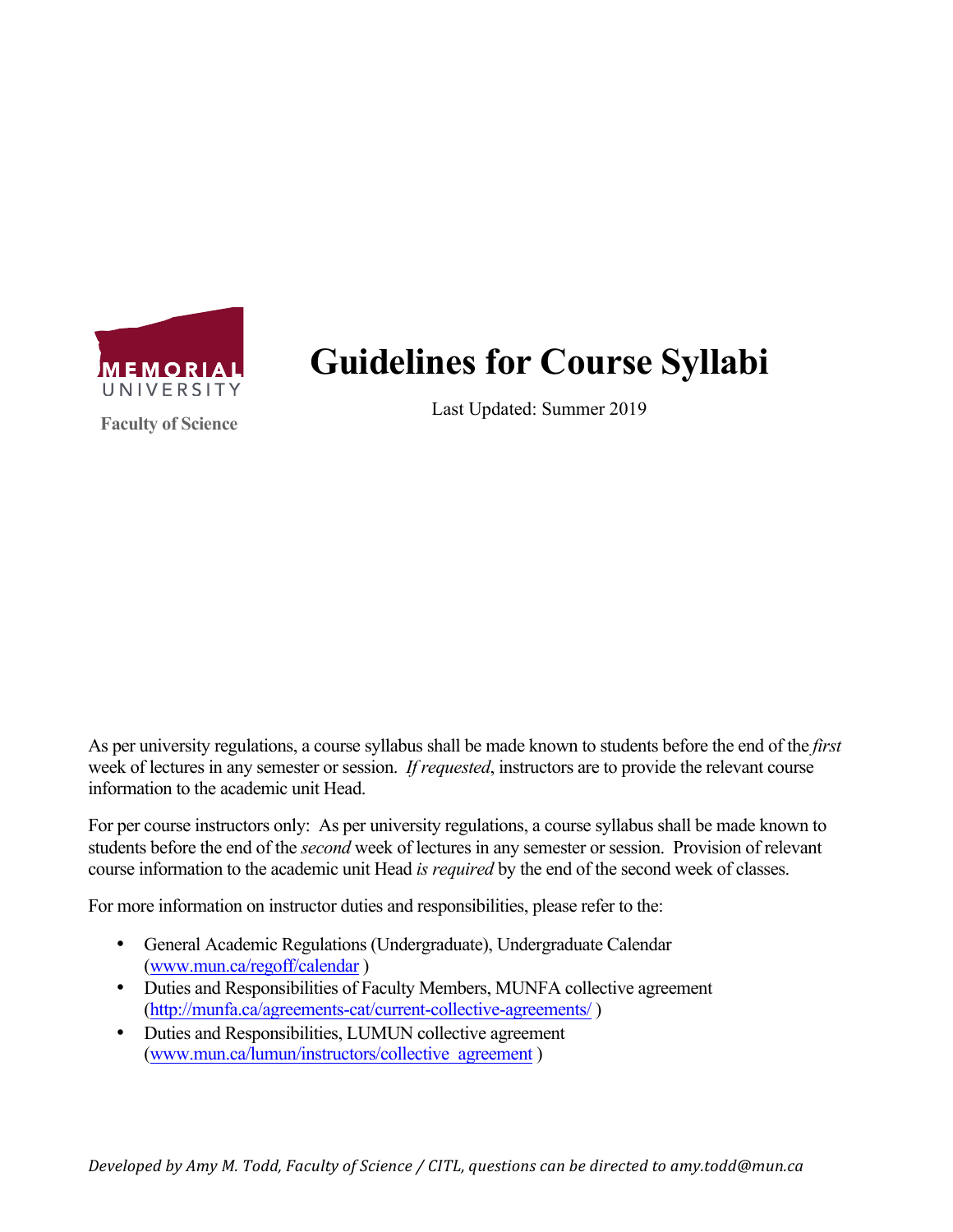## **Instructor Information**

Provide students with your location, contact information, availability, and any expectations around interactions.

### **Required**

Information about your availability for consultation (in-person and, where appropriate, by other means of communication) outside of class.

#### **Recommended**

Office hours as prescribed by MUNFA and LUMUN collective agreements (i.e., 2 hours per course per week, to a maximum of 5 hours per week).

A statement regarding response times for inquiries. *e.g., Every effort will be made to respond to emails within 24h, with the exceptions of evenings, weekends and holidays.*

# **Course Information**

Along with the standard course information (course name and number), you may highlight the focus of your course, its purpose or relevance, questions that are addressed by your course, and/or indicate where your course fits within the context of the program.

### **Required**

Any required prerequisites or co-requisites.

#### **Recommended**

Course description. Available from the University Calendar, Faculty of Science, Section 12.

Course format. *e.g., team taught, lecture based, laboratories, tutorials, field work.*

Course expectations such as classroom etiquette, importance of attendance, use of formative/ungraded evaluations during class, and/or professional conduct statement.

Statement of fair warning. Outline content that may be personally offensive or otherwise troubling. Include instructions for students seeking alternate accommodations.

## **Learning Goals**

Clearly outline what you want students to be able to demonstrate at the end of your course. These broader course goals do not necessarily result in measurable behaviour, but they will provide students with a clear purpose to focus studies on, and provide direction for the specific learning outcomes and assessment strategies within the course.

### **Recommended**

Big ideas, essential understandings, theories or approaches students will learn.

Equations, strategies and core knowledge students will apply.

Key skills students will develop (*e.g., specific laboratory skills, critical thinking*).

Threshold concepts or attitudes students will develop (*e.g., evolutionary thinking, uncertainty in measurements, the Nature of Science, structure and function relationships*).

*Note: required components are mandated by University Regulations 6.7.2* 2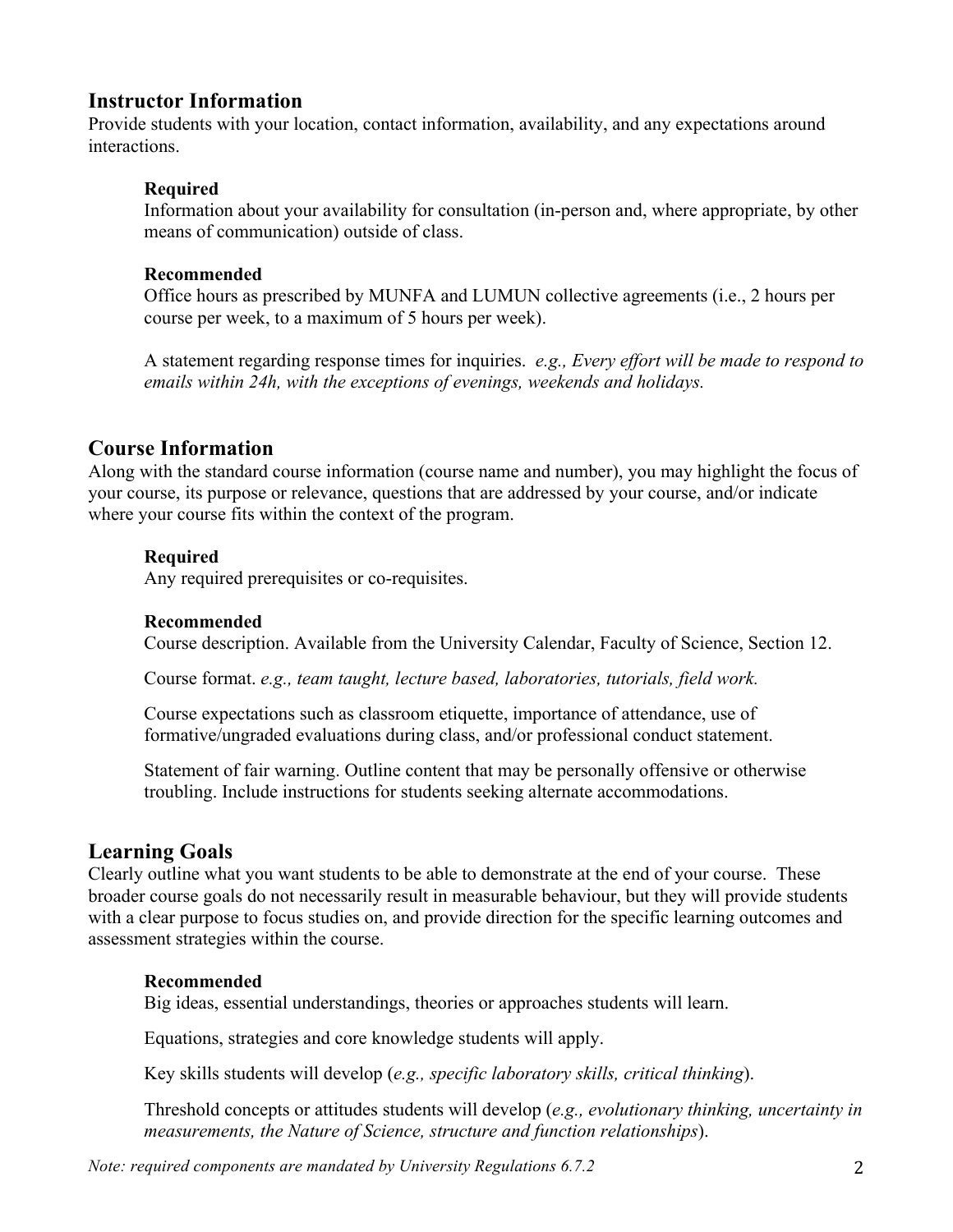# **Required Text and Resources**

List any textbooks, articles, books, media or other resources that students should consult. Be clear about which resources are required in the course and why, which are optional, and where these resources may be accessed. You may also wish to include a statement regarding how the text and resources will be used and how students should approach them.

### **Required**

Required textbooks, materials or other resources that must be purchased by students.

#### **Recommended**

Any additional resources that students should access (*e.g., Brightspace, online programs and tools, free classroom response systems, library reserves, additional readings*).

# **Method of Evaluation**

Clearly outline how students will be evaluated in your course. This includes how assignments are counted, participation expectations, how overall grades are calculated, and submission policies (*e.g., how late submissions or missed assessments will be handled*).

### **Required**

The allocation of marks for all parts of the evaluation including assignments, laboratory projects, presentations, tests, mid-term examinations, and/or final examinations.

Wherever possible, an explanation of the alternate evaluation which will be offered to students who are unable to complete a part of the evaluation due to acceptable cause, as described under Exemptions from Parts of the Evaluation (University Regulation 6.7.5).

With the exception of final examinations, and in accordance with Scheduling of Parts of the Evaluation (University Regulation 6.7.3), the probable dates of all in-class parts of the evaluation, and the probable dates on which all take-home parts of the evaluation are due.

### **As per University Regulations, evaluations must abide the following:**

- Students must receive 20% of course grade by final drop date (6.7.6.1)
- Exemptions due to illness must be in keeping with University Regulations, Exemptions from Parts of the Evaluation (6.7.5)
- Only certain evaluations are permitted in last two weeks of lectures (6.7.3.4)
- Attendance regulations may not be included without Senate approval (6.6.1)
- The return of graded work and notification of grades must be in keeping with the Access to Information and Protection of Privacy Act (6.7.2.5)

### **Recommended**

Information regarding any final examinations. This may include the format, cumulative nature of the exam, and/or final exam policies. Policies can be indicated by a simple reference to University Regulations 6.8, or specific aspects of the policy may be highlighted for students.

Information regarding any supplementary exams in the Departments of Biochemistry, Computer Science, and Mathematics & Statistics. This must abide by the Supplementary Examinations regulations (Faculty of Science, 8.1).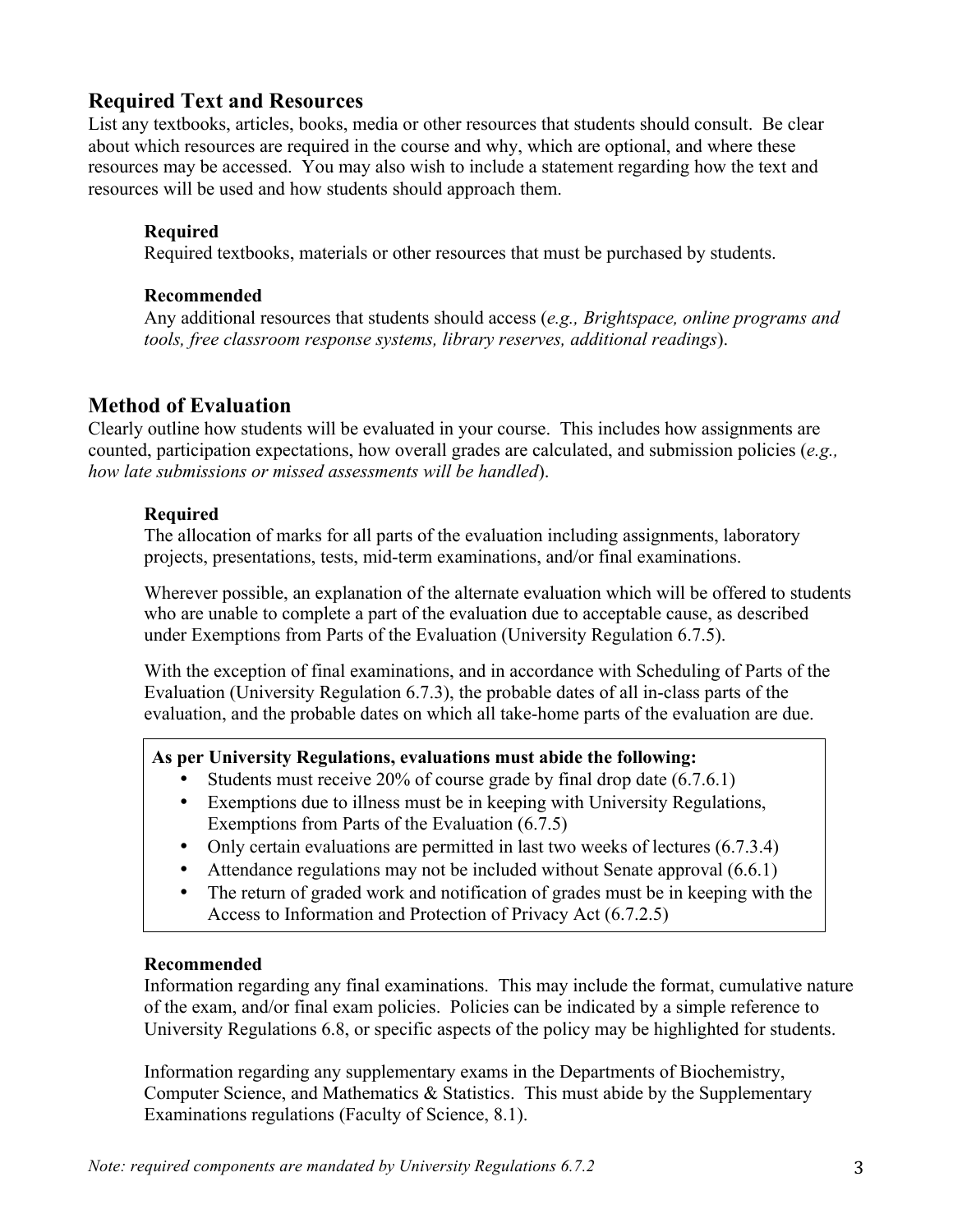# **Additional Policies**

Students should be made aware of other policies relating to the course, as well as applicable university wide policies.

### **Required**

A statement of Memorial University of Newfoundland's commitment to accommodation of students with disabilities.

*e.g., Memorial University of Newfoundland is committed to supporting inclusive education based on the principles of equity, accessibility and collaboration. Accommodations are provided within the scope of the University Policies for the Accommodations for Students with Disabilities (www.mun.ca/policy/site/policy.php?id=239). Students who may need an academic accommodation are asked to initiate the request with the Glenn Roy Blundon Centre at the earliest opportunity (www.mun.ca/blundon).* 

A statement regarding academic integrity, including a reference to the entry on Academic Misconduct (University Regulation 6.12).

*e.g., Students are expected to adhere to those principles which constitute proper academic conduct. A student has the responsibility to know which actions, as described under Academic Offences in the University Regulations, could be construed as dishonest or improper. Students found guilty of an academic offence may be subject to a number of penalties commensurate with the offence including reprimand, reduction of grade, probation, suspension or expulsion from the University. For more information regarding this policy, students should refer to the University Regulations for Academic Misconduct (Section 6.12) in the University Calendar.* 

### **Recommended**

A statement regarding any restrictions around the use of visual and/or audio recording in the classroom, excluding any provisions made for students with special needs.

A statement regarding any restrictions or classroom etiquette around the use of personal electronic devices (*e.g.,* phones, laptops, tablets), excluding any provisions made for students with special needs.

In line with the Newfoundland and Labrador Human Rights Act, a statement regarding student equity and the provision of a safe learning environment regardless of race, colour, nationality, ethnic origin, social origin, religious creed, religion, age, disability, disfigurement, sex (including pregnancy), sexual orientation, gender identity, gender expression, marital status, family status, source of income or political opinion.

Memorial University's Land Acknowledgement (May be obtained from the Office of Aboriginal Affairs, https://www.mun.ca/aboriginal\_affairs/). If used in syllabus, it is also recommended to deliver the acknowledgement verbally during the first class.